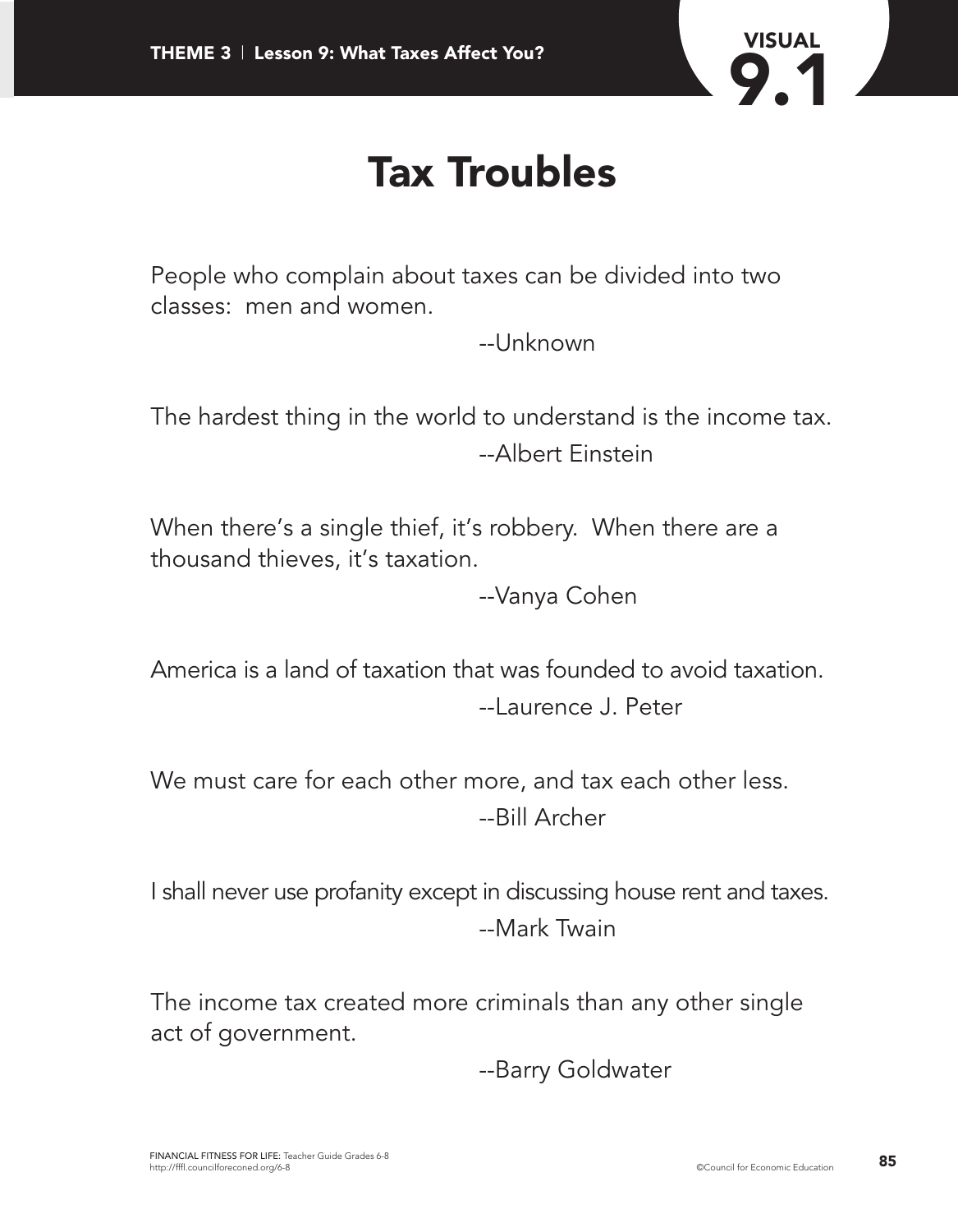

## **Another Point of View**

The power of taxing people and their property is essential to the very existence of government.

--James Madison

Taxation is the price we pay for civilization.

--Oliver Wendell Holmes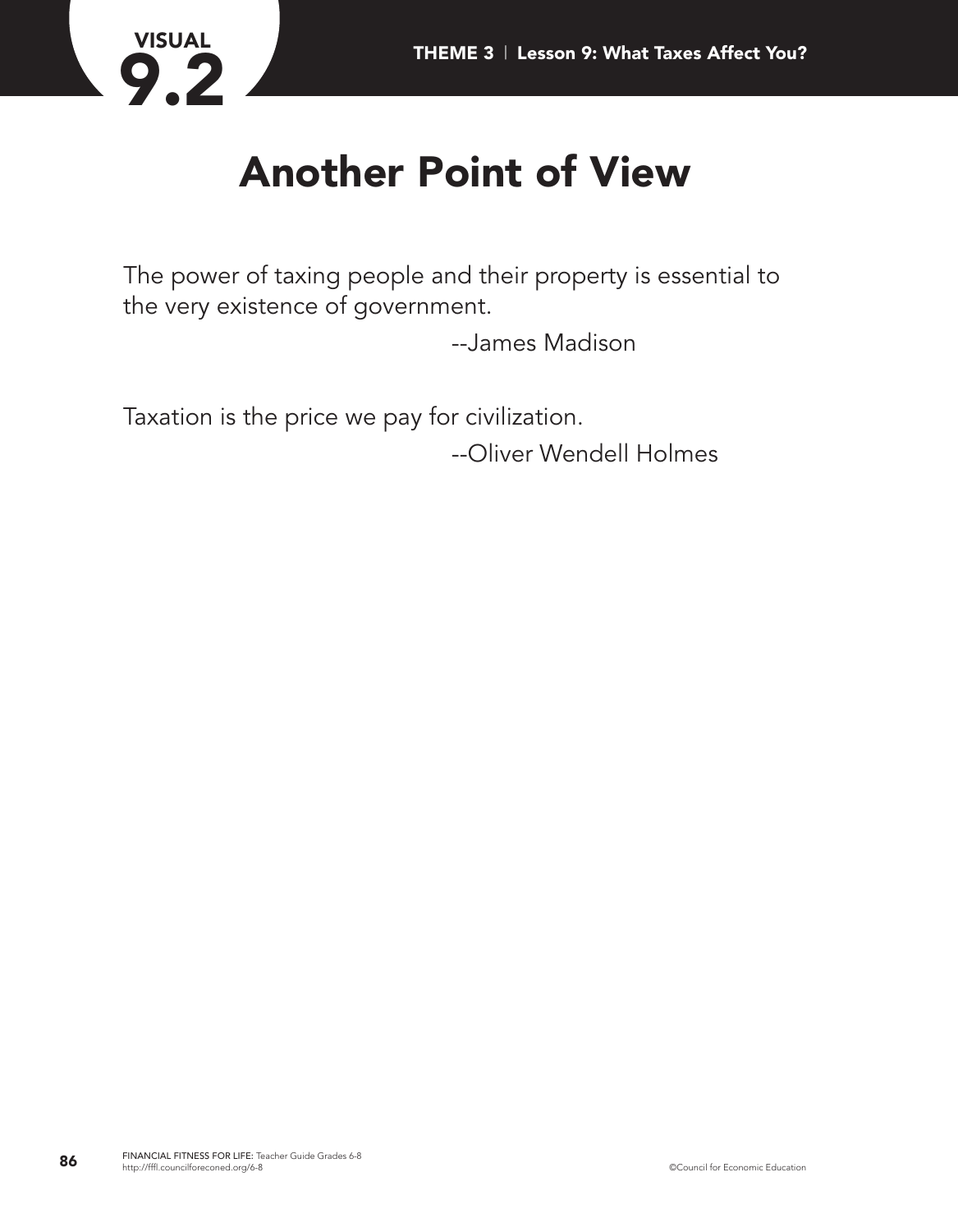

#### **Local Government (City, County, or Local districts) Provides...**

- Local roads, signals, and signs
- Elementary and secondary schools (in part)
- Libraries
- Community parks
- Streetlights and sidewalks
- Police and fire protection
- City courts
- City jails
- Health clinics and hospitals (sometimes)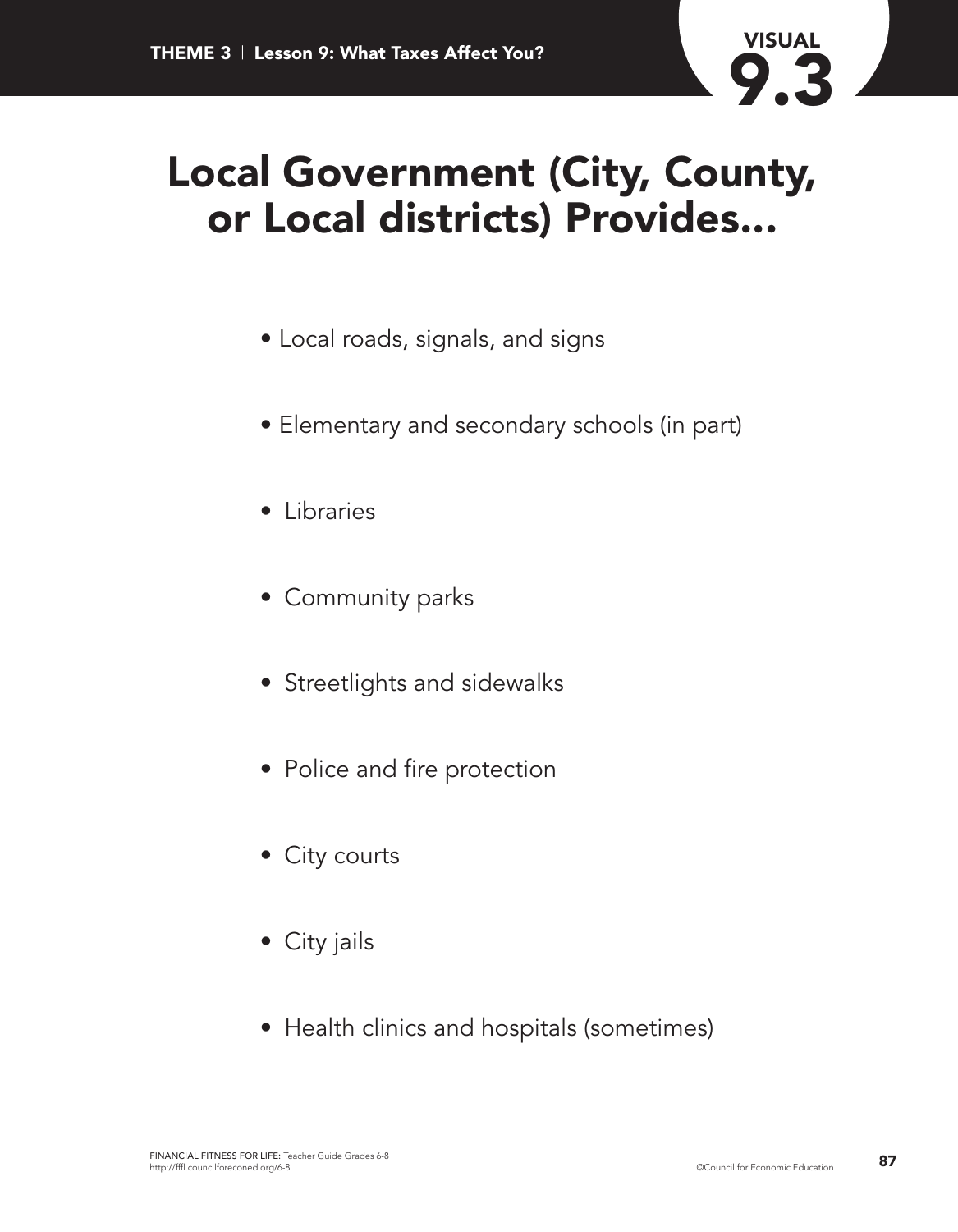

## **State Government Provides...**

- State highways and bridges
- State colleges/universities
- Assistance with funding local schools
- State police and highway patrols
- State prisons
- State courts
- State parks
- Job training programs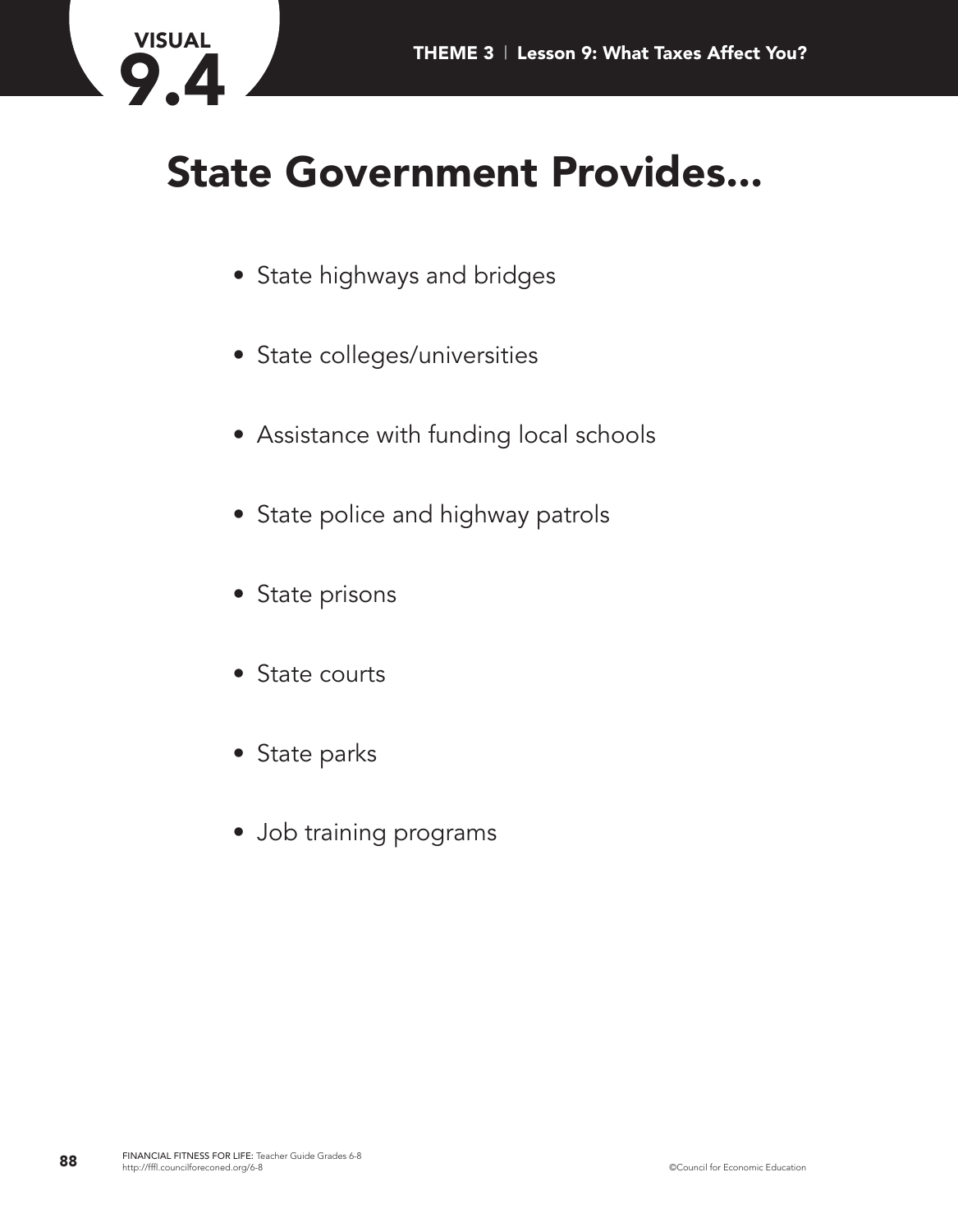

## **Federal Government Provides...**

#### Goods and Services

- National defense
- Veterans' programs
- Military and economic assistance to other countries
- Foreign embassies
- Agricultural programs
- Transportation
- Assistance to elementary and secondary schools
- Job training programs
- Financial assistance for college students
- The space program
- Energy programs
- Scientific research
- Prisons
- Federal law enforcement (the FBI)
- Tax collection
- National parks
- Federal Reserve System /Currency

#### Transfer Payments

- Food stamps
- Housing payments for the poor
- Social Security and Medicare
- Health care for the poor (Medicaid)